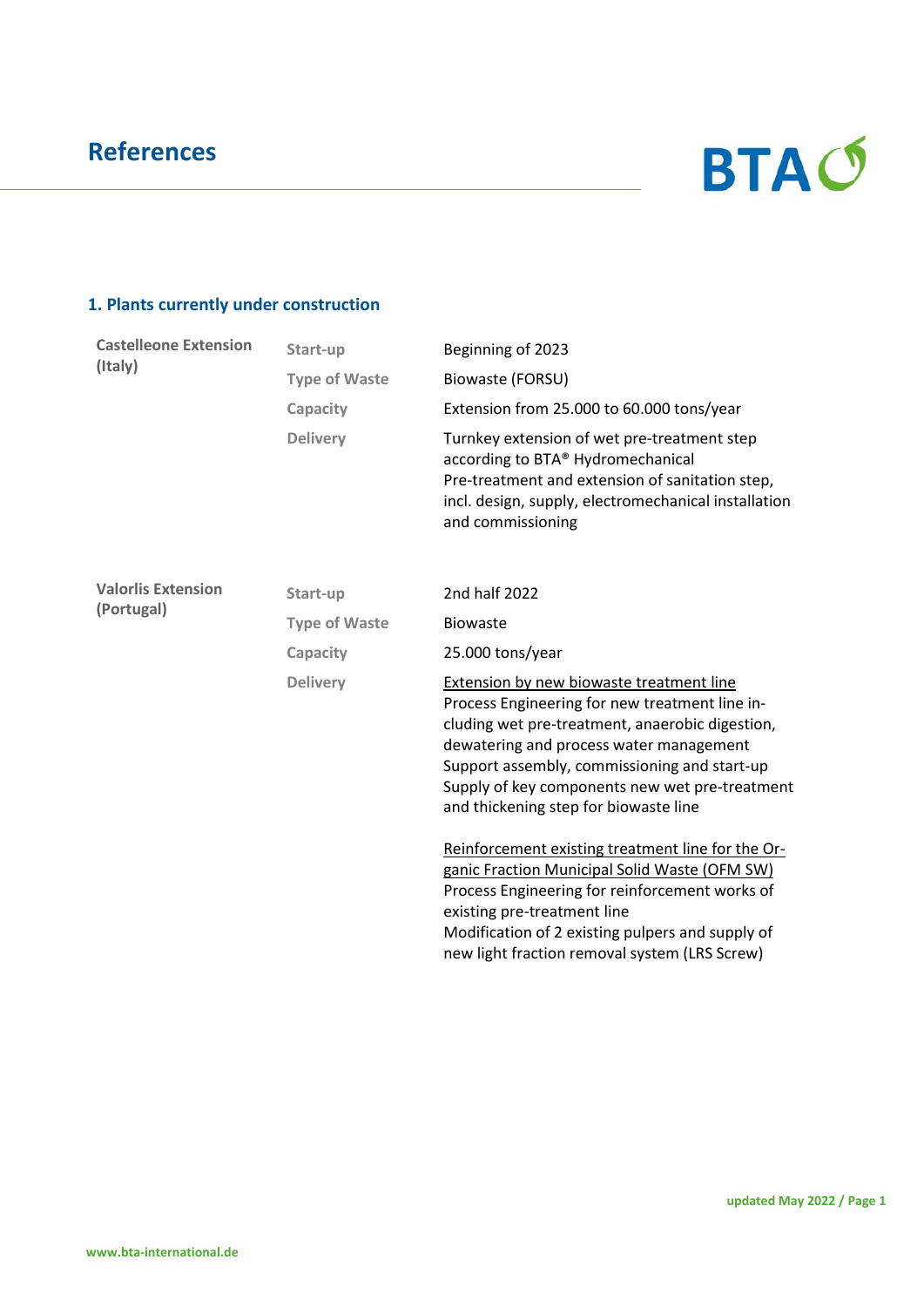

| <b>Essonne</b><br>(France) | Start-up             | End of 2023                                                                                                                                                                                                                                                                                                                                    |  |
|----------------------------|----------------------|------------------------------------------------------------------------------------------------------------------------------------------------------------------------------------------------------------------------------------------------------------------------------------------------------------------------------------------------|--|
|                            | <b>Type of Waste</b> | Biowaste, commercial waste, food waste                                                                                                                                                                                                                                                                                                         |  |
|                            | Capacity             | 35.000 tons/year                                                                                                                                                                                                                                                                                                                               |  |
|                            | <b>Delivery</b>      | Process engineering BTA® Process, construction<br>supervision, planning and support of the commis-<br>sioning and start-up<br>Supply of key components of BTA® Hydromechan-<br>ical Pre-treatment, Sanitation and anaerobic di-<br>gestion step as well as piping<br>SCADA Programming and visualisation.<br>Operation and maintenance support |  |
| Gello di Pontedera         | Start-up             | 2nd half 2022                                                                                                                                                                                                                                                                                                                                  |  |
| (Italy)                    | <b>Type of Waste</b> | Biowaste (FORSU)                                                                                                                                                                                                                                                                                                                               |  |
|                            | Capacity             | 44.000 tons/year                                                                                                                                                                                                                                                                                                                               |  |
|                            | <b>Delivery</b>      | Process engineering BTA® Process, construction<br>supervision, planning and support of the commis-<br>sioning and start-up                                                                                                                                                                                                                     |  |

#### **2. Plants designed according to the BTA® Process**

The following plants have been designed according to the overall BTA® Process incl. digestion. BTA provided general engineering services, key components and construction / start-up assistance:

| Lohja<br>(Finland)    | Start-up             | 2021                                                                                                                  |
|-----------------------|----------------------|-----------------------------------------------------------------------------------------------------------------------|
|                       | <b>Type of Waste</b> | Sewage sludge, biowaste, packaged organic com-<br>mercial waste, food waste, forest industry sludge,<br>grease sludge |
|                       | Capacity             | $60.000$ tons/year                                                                                                    |
| Topinoja<br>(Finland) | Start-up             | 2020                                                                                                                  |
|                       | <b>Type of Waste</b> | Sewage sludge, biowaste, commercial waste                                                                             |
|                       | Capacity             | 35.000 tons/year                                                                                                      |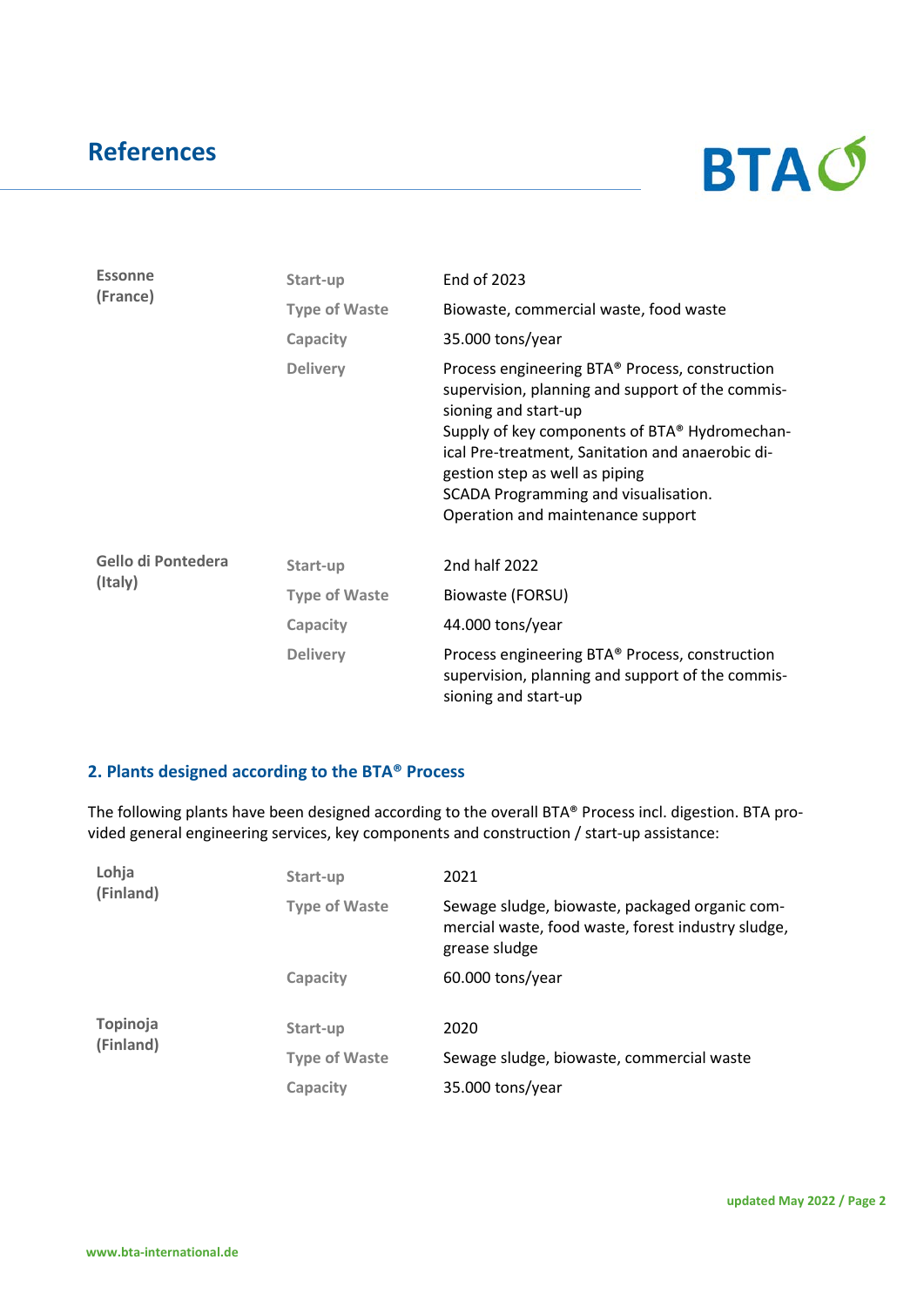

| <b>Varennes</b><br>(Canada) | Start-up             | 2018                                                                     |
|-----------------------------|----------------------|--------------------------------------------------------------------------|
|                             | <b>Type of Waste</b> | Source Separated Organics, commercial waste,<br>grass cipplings, septage |
|                             | Capacity             | 51.000 tons/year                                                         |
| <b>Northern Malta</b>       | Start-up             | 2016                                                                     |
| (Malta)                     | <b>Type of Waste</b> | Municipal Solid Waste, bulky waste, manure and<br>poultry dung           |
|                             | Capacity             | up to 162.000 tons/year                                                  |
| <b>Zell am See</b>          | Start-up             | 2013                                                                     |
| (Austria)                   | <b>Type of Waste</b> | Biowaste, food waste, commercial waste, sewage<br>sludge                 |
|                             | Capacity             | 18.000 tons/year                                                         |
| Gijón<br>(Spain)            | Start-up             | 2013                                                                     |
|                             | <b>Type of Waste</b> | Biowaste (FORM) and/or sewage sludge                                     |
|                             | Capacity             | 25.000 tons/year                                                         |
| <b>Toronto Disco Road</b>   | Start-up             | 2013                                                                     |
| (Canada)                    | <b>Type of Waste</b> | Biowaste, food waste, commercial waste, sewage<br>sludge                 |
|                             | Capacity             | 75.000 tons/year                                                         |
| <b>Maresme</b>              | Start-up             | 2013                                                                     |
| (Spain)                     | <b>Type of Waste</b> | Pre-treated Municipal Solid Waste                                        |
|                             | Capacity             | 190.000 tons/year total input;<br>35.000 tons/year in wet pre-treatment  |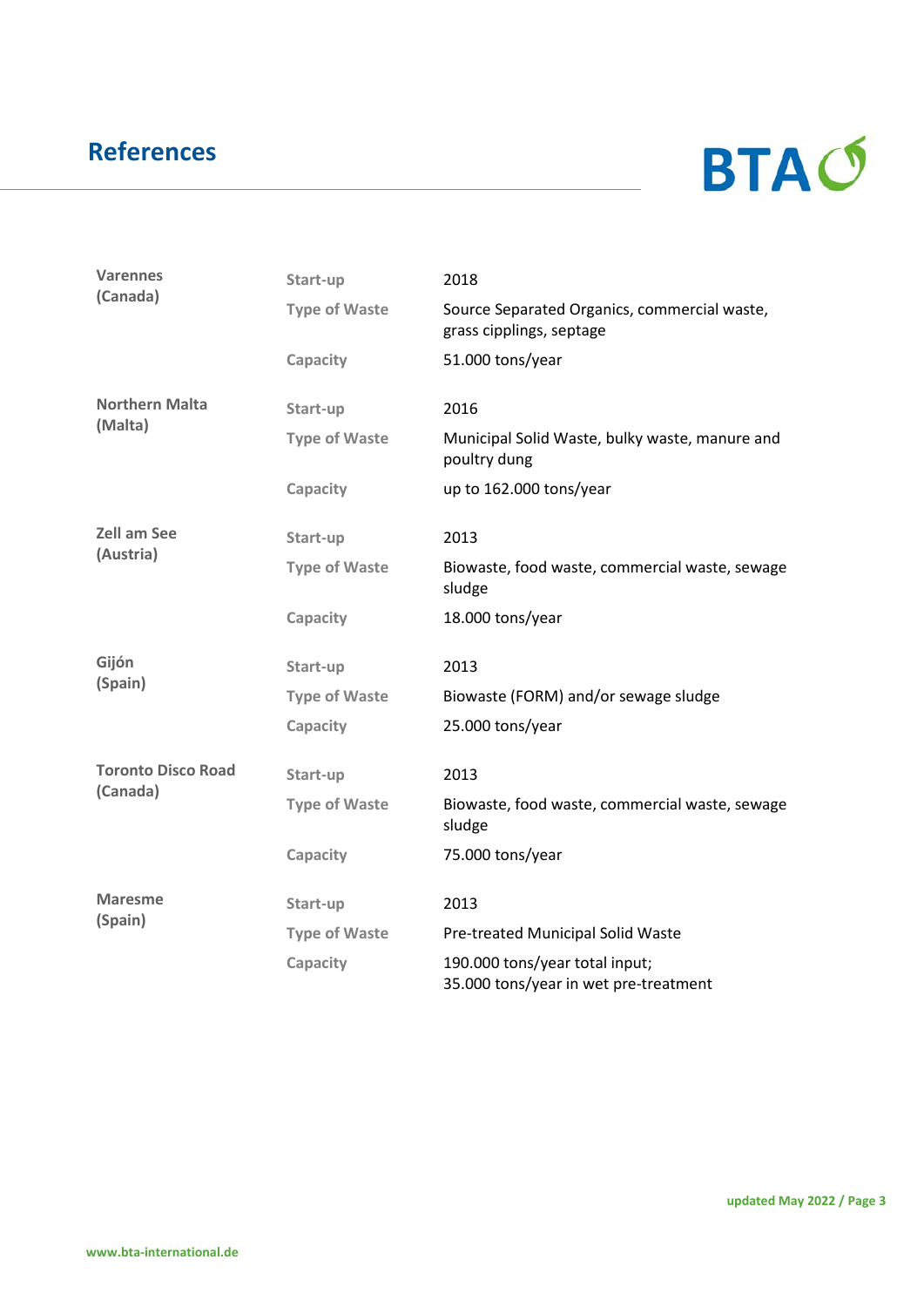

| <b>Toronto Dufferin</b> | Start-up             | 2012                                                                                                                                                                                                                                                       |  |
|-------------------------|----------------------|------------------------------------------------------------------------------------------------------------------------------------------------------------------------------------------------------------------------------------------------------------|--|
| (Canada)                | <b>Type of Waste</b> | Source Separated Organics (SSO)                                                                                                                                                                                                                            |  |
|                         | <b>Comment</b>       | Delivery and installation of one complete addi-<br>tional digester (5.300 $m3$ ) incl. extension of the ex-<br>isting plant control unit (works executed in the<br>frame of an upgrading of the existing Toronto<br>Dufferin Organics Processing Facility. |  |
| <b>Bredbury Parkway</b> | Start-up             | 2011                                                                                                                                                                                                                                                       |  |
| (UK)                    | <b>Type of Waste</b> | <b>Municipal Solid Waste</b>                                                                                                                                                                                                                               |  |
|                         | Capacity             | 110.000 tons/year total input;<br>86.000 tons/year in wet pre-treatment                                                                                                                                                                                    |  |
| Suldouro                | Start-up             | 2011                                                                                                                                                                                                                                                       |  |
| (Portugal)              | <b>Type of Waste</b> | <b>Municipal Solid Waste</b>                                                                                                                                                                                                                               |  |
|                         | Capacity             | 43.000 tons/year total input;<br>27.000 tons/year in wet pre-treatment                                                                                                                                                                                     |  |
| <b>Reliance Street</b>  | Start-up             | 2010                                                                                                                                                                                                                                                       |  |
| (UK)                    | <b>Type of Waste</b> | <b>Municipal Solid Waste</b>                                                                                                                                                                                                                               |  |
|                         | Capacity             | 100.000 tons/year total input;<br>63.000 tons/year in wet pre-treatment                                                                                                                                                                                    |  |
| <b>Valorlis</b>         | Start-up             | 2010                                                                                                                                                                                                                                                       |  |
| (Portugal)              | <b>Type of Waste</b> | <b>Municipal Solid Waste</b>                                                                                                                                                                                                                               |  |
|                         | Capacity             | 50.000 tons/year total input;<br>30.000 tons/year in wet pre-treatment                                                                                                                                                                                     |  |
| <b>Castelleone</b>      | Start-up             | 2010                                                                                                                                                                                                                                                       |  |
| (Italy)                 | <b>Type of Waste</b> | Biowaste, commercial waste, maize silage, pig and<br>cow manure                                                                                                                                                                                            |  |
|                         | Capacity             | 100.000 tons/year total input;<br>26.000 tons/year in wet pre-treatment                                                                                                                                                                                    |  |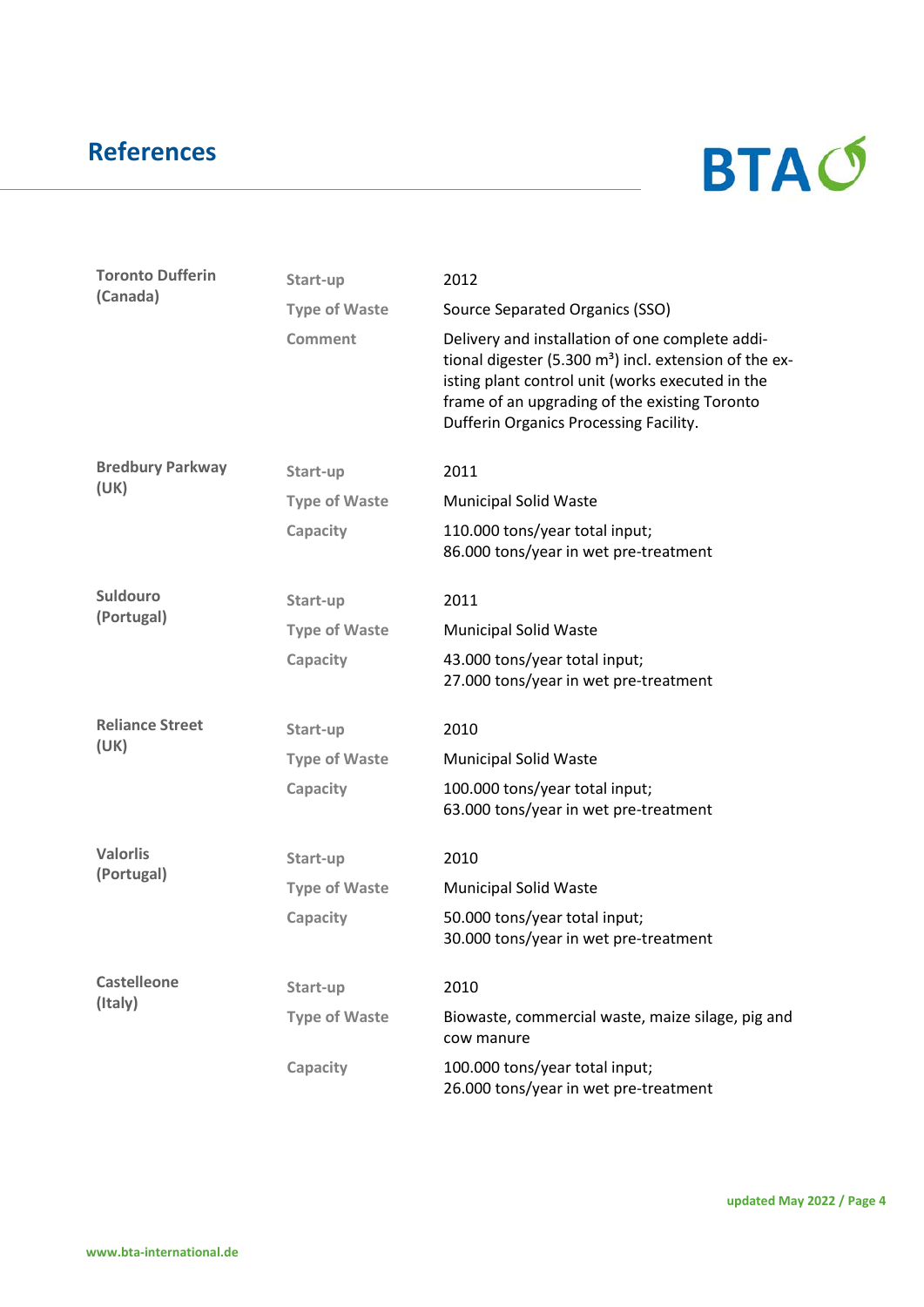

| <b>Granollers</b><br>(Spain) | Start-up             | 2010                                          |
|------------------------------|----------------------|-----------------------------------------------|
|                              | <b>Type of Waste</b> | Biowaste (FORM)                               |
|                              | Capacity             | 45.000 tons/year                              |
| <b>Mülheim</b>               | Start-up             | 2003                                          |
| (Germany)                    | <b>Type of Waste</b> | Biowaste, commercial waste                    |
|                              | Capacity             | 22.000 tons/year                              |
| leper                        | Start-up             | 2003                                          |
| (Belgium)                    | <b>Type of Waste</b> | Biowaste, commercial waste                    |
|                              | Capacity             | 50.000 tons/year                              |
| <b>Ko-Sung</b>               | Start-up             | 2003                                          |
| (Korea)                      | <b>Type of Waste</b> | Biowaste, commercial waste                    |
|                              | Capacity             | 3.000 tons/year                               |
| <b>Toronto</b>               | Start-up             | 2002                                          |
| (Canada)                     | <b>Type of Waste</b> | Biowaste, commercial waste                    |
|                              | Capacity             | 25.000 tons/year                              |
| <b>Villacidro</b>            | Start-up             | 2002                                          |
| (Italy)                      | <b>Type of Waste</b> | Municipal Solid Waste incl. sewage sludge     |
|                              | Capacity             | 45.000 tons/year                              |
| <b>Mertingen</b>             | Start-up             | 2001                                          |
| (Germany)                    | <b>Type of Waste</b> | Commercial waste                              |
|                              | Capacity             | 12.000 tons/year                              |
| <b>Newmarket</b>             | Start-up             | 2000                                          |
| (Canada)                     | <b>Type of Waste</b> | Biowaste, commercial waste and organic sludge |
|                              | Capacity             | 150.000 tons/year                             |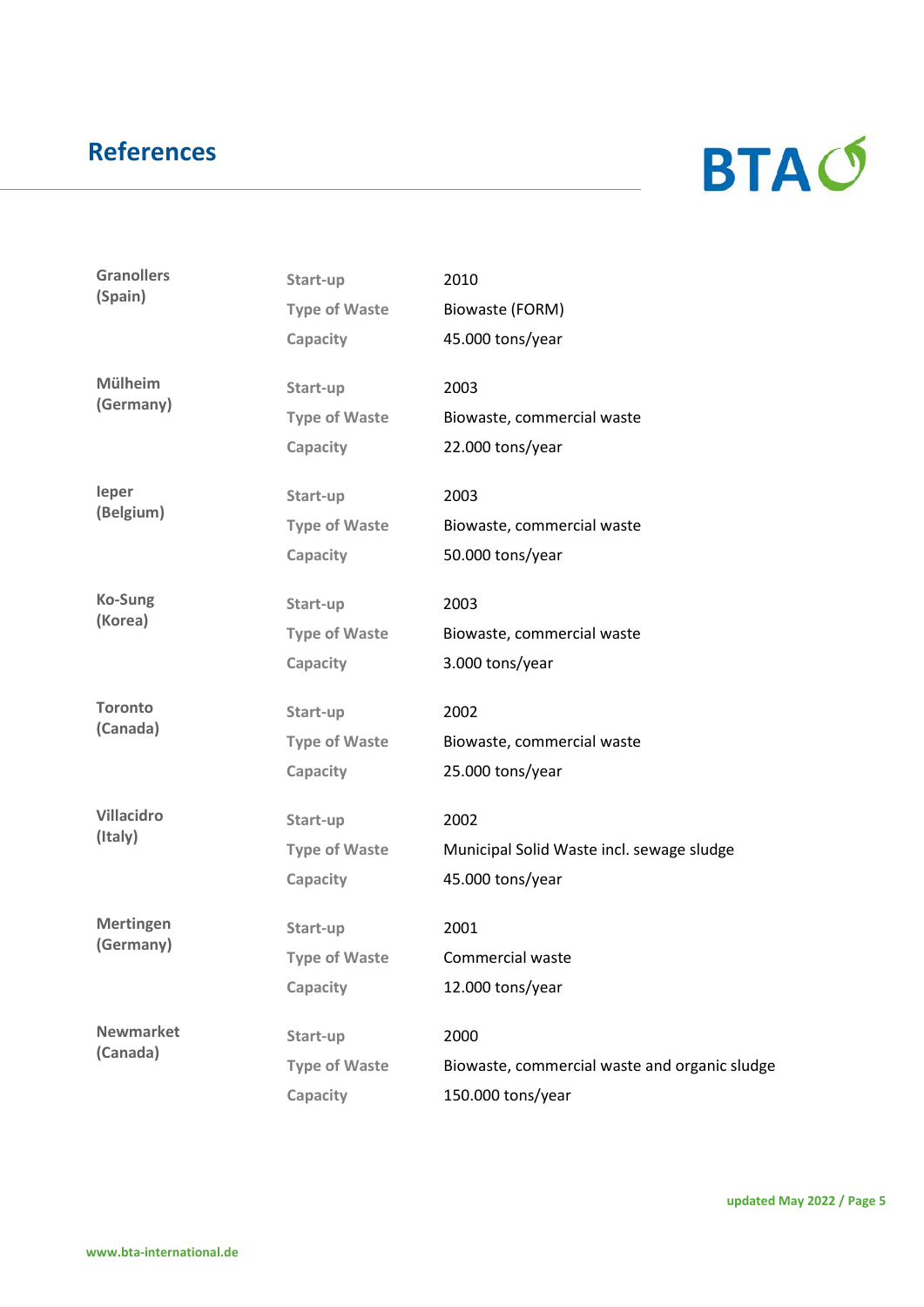

| Wadern-Lockweiler<br>(Germany)    | Start-up             | 1998                                   |
|-----------------------------------|----------------------|----------------------------------------|
|                                   | <b>Type of Waste</b> | Biowaste, commercial waste             |
|                                   | Capacity             | 20.000 tons/year                       |
| <b>Kirchstockach</b>              | Start-up             | 1997                                   |
| (Germany)                         | <b>Type of Waste</b> | <b>Biowaste</b>                        |
|                                   | Capacity             | 20.000 tons/year                       |
| <b>Erkheim</b>                    | Start-up             | 1997                                   |
| (Germany)                         | <b>Type of Waste</b> | Biowaste, commercial waste             |
|                                   | Capacity             | 11.500 tons/year                       |
| <b>Karlsruhe</b>                  | Start-up             | 1996                                   |
| (Germany)                         | <b>Type of Waste</b> | <b>Biowaste</b>                        |
|                                   | Capacity             | 8.000 tons/year                        |
| <b>Dietrichsdorf</b><br>(Germany) | Start-up             | 1995                                   |
|                                   | <b>Type of Waste</b> | Biowaste, commercial waste, food waste |
|                                   | Capacity             | 17.000 tons/year                       |
| Helsingør                         | Start-up             | 1991                                   |
| (Denmark)                         | <b>Type of Waste</b> | <b>Biowaste</b>                        |
|                                   | Capacity             | 20.000 tons/year                       |

#### **3. Plants provided with BTA® Hydromechanical Pre-treatment or parts thereof**

For the following plants BTA provided general engineering services, key components and construction/start-up assistance, mainly for the BTA pre-treatment:

| Glasgow<br>(Scotland) | Start-up             | 2017                                        |
|-----------------------|----------------------|---------------------------------------------|
|                       | <b>Type of Waste</b> | Pre-treated Municipal Solid Waste (< 80 mm) |
|                       | <b>Capacity</b>      | 90.000 tons/year input wet pre-treatment    |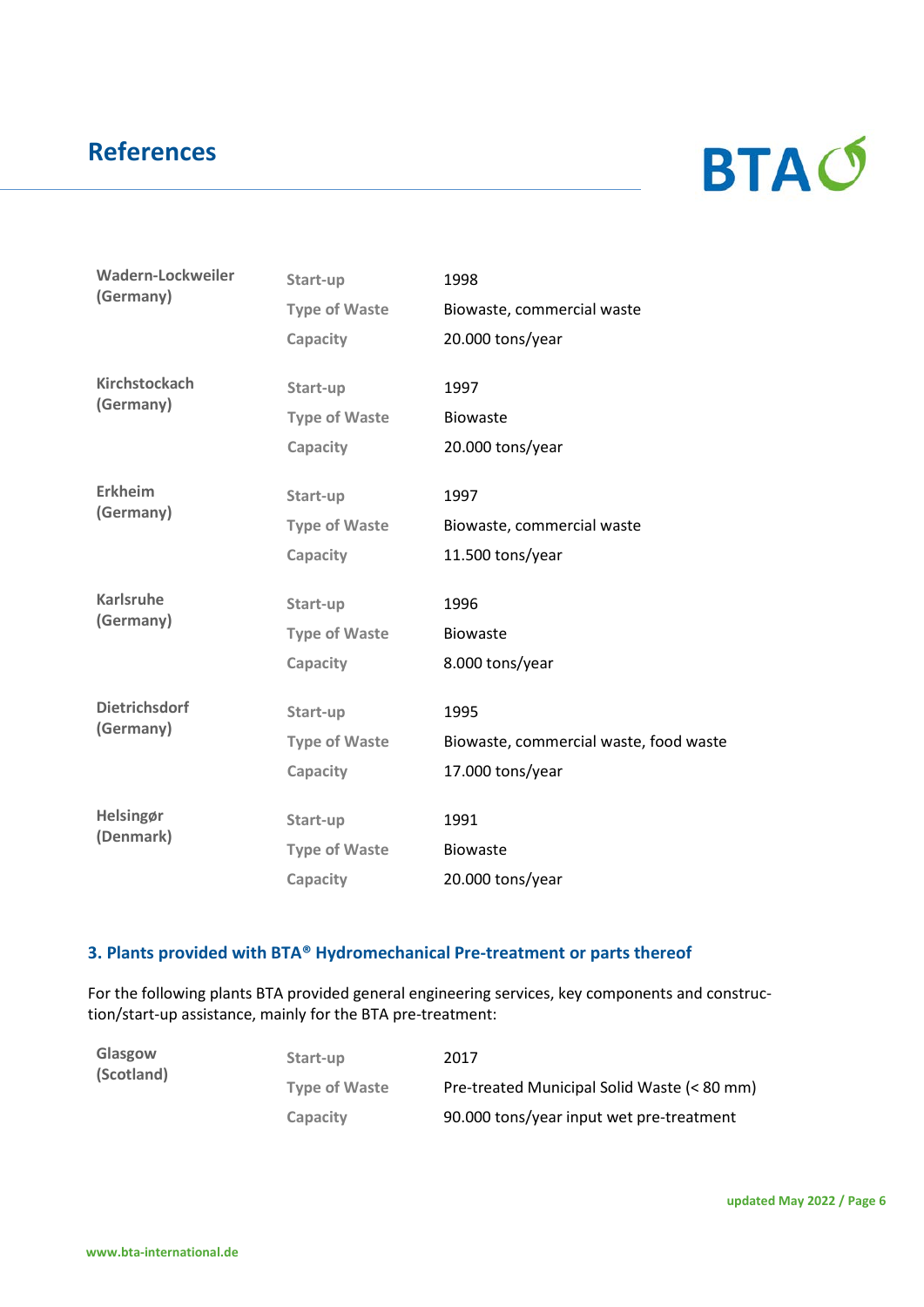

| <b>Burgos</b><br>(Spain)     | Start-up             | 2011                                                                                                                                                                                                     |
|------------------------------|----------------------|----------------------------------------------------------------------------------------------------------------------------------------------------------------------------------------------------------|
|                              | <b>Type of Waste</b> | Pre-treated Municipal Solid Waste (< 90 mm)                                                                                                                                                              |
|                              | Capacity             | 25.000 tons/year input wet pre-treatment                                                                                                                                                                 |
|                              | Comment              | Refurbishment of existing Methanization Plant<br>from Ecoparque Burgos including replacement of<br>existing wet pre-treatment and supply of BTA<br>Control System for the complete methanization<br>line |
|                              |                      |                                                                                                                                                                                                          |
| <b>Itzig</b>                 | Start-up             | 2011                                                                                                                                                                                                     |
| (Luxembourg)                 | <b>Type of Waste</b> | Biowaste, food waste                                                                                                                                                                                     |
|                              | Capacity             | 15.000 tons/year                                                                                                                                                                                         |
| Leoben                       | Start-up             | 2009                                                                                                                                                                                                     |
| (Austria)                    | <b>Type of Waste</b> | Biowaste, kitchen waste, commercial waste                                                                                                                                                                |
|                              | Capacity             | 18.000 tons/year                                                                                                                                                                                         |
| <b>Barcelona / Ecoparc I</b> | Start-up             | 2009                                                                                                                                                                                                     |
| (Spain)                      | <b>Type of Waste</b> | Biowaste, Municipal Solid Waste                                                                                                                                                                          |
|                              | Capacity             | 245.000 tons/year total input;<br>50.000 tons/year in wet pre-treatment                                                                                                                                  |
|                              | <b>Comment</b>       | Refurbishment of existing plant including replace-<br>ment of existing pre-treatment and gas mixing<br>system in one of the digesters                                                                    |
| Komoro                       | Start-up             | 2005                                                                                                                                                                                                     |
| (Japan)                      | <b>Type of Waste</b> | Food waste                                                                                                                                                                                               |
|                              | Capacity             | 8.000 tons/year                                                                                                                                                                                          |
| <b>Herrieden</b>             | Start-up             | 2003                                                                                                                                                                                                     |
| (Germany)                    | <b>Type of Waste</b> | Biowaste, commercial waste                                                                                                                                                                               |
|                              | Capacity             | 13.000 tons/year in wet pre-treatment                                                                                                                                                                    |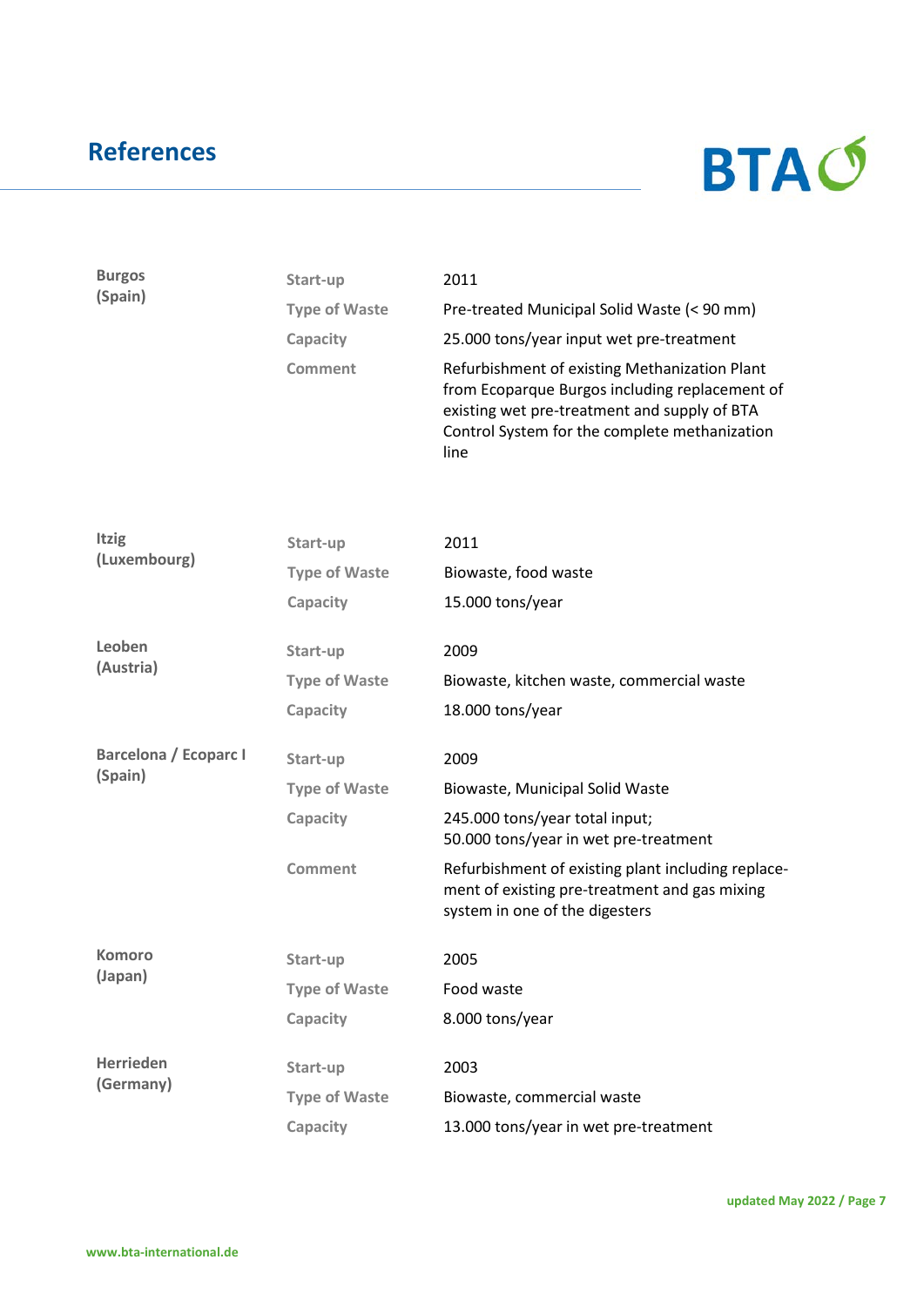

| Parramatta<br>(Australia) | Start-up             | 2003                                                                    |
|---------------------------|----------------------|-------------------------------------------------------------------------|
|                           | <b>Type of Waste</b> | Commercial waste, organic sludges                                       |
|                           | Capacity             | 35.000 tons/year                                                        |
| <b>Nara City</b>          | Start-up             | 2003                                                                    |
| (Japan)                   | <b>Type of Waste</b> | Food waste                                                              |
|                           | Capacity             | 1.500 tons/year                                                         |
| Verona                    | Start-up             | 2002                                                                    |
| (Italy)                   | <b>Type of Waste</b> | <b>Municipal Solid Waste</b>                                            |
|                           | Capacity             | 150.000 tons/year total input;<br>70.000 tons/year in wet pre-treatment |
| Pulawy                    | Start-up             | 2001                                                                    |
| (Poland)                  | <b>Type of Waste</b> | <b>Municipal Solid Waste</b>                                            |
|                           | Capacity             | 22.000 tons/year in wet pre-treatment                                   |
| <b>Kushima City</b>       | Start-up             | 2001                                                                    |
| (Japan)                   | <b>Type of Waste</b> | Commercial waste                                                        |
|                           | Capacity             | about 1.000 tons/year                                                   |
| <b>Münster</b>            | Start-up             | 1997                                                                    |
| (Germany)                 | <b>Type of Waste</b> | <b>Biowaste</b>                                                         |
|                           | Capacity             | 20.000 tons/year                                                        |
| Wels                      | Start-up             | 1997                                                                    |
| (Austria)                 | <b>Type of Waste</b> | Commercial waste, biowaste                                              |
|                           | Capacity             | 15.000 tons/year                                                        |
| <b>Schwabach</b>          | Start-up             | 1996                                                                    |
| (Germany)                 | <b>Type of Waste</b> | <b>Biowaste</b>                                                         |
|                           | Capacity             | 12.000 tons/year                                                        |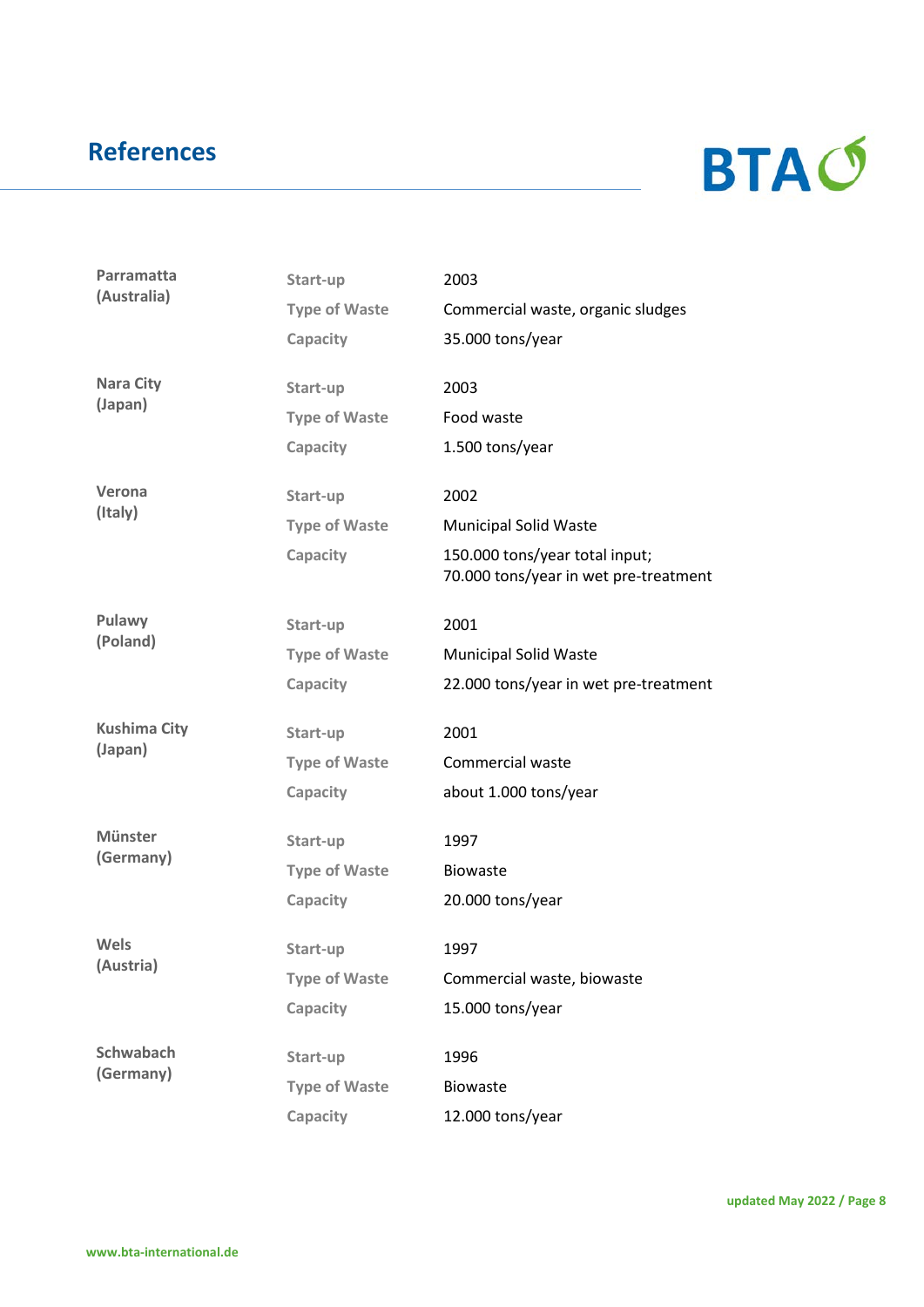

| <b>Baden-Baden</b><br>(Germany) | Start-up             | 1993            |
|---------------------------------|----------------------|-----------------|
|                                 | <b>Type of Waste</b> | <b>Biowaste</b> |
|                                 | Capacity             | 5.000 tons/year |
| <b>Kaufbeuren</b><br>(Germany)  | Start-up             | 1992            |
|                                 | <b>Type of Waste</b> | <b>Biowaste</b> |
|                                 | Capacity             | 2.500 tons/year |

#### **4. Agricultural Biogas Plants**

The following agricultural plants have been designed according to BTA technology. BTA provided general engineering services and key components. The plants marked with \*) were built by BTA on a turn-key basis:

| <b>Montanera</b>    | Start-up             | 2009                           |
|---------------------|----------------------|--------------------------------|
| (Italy)             | <b>Type of Waste</b> | Slurry, maize silage, cow dung |
|                     | Capacity             | 29.000 tons/year               |
| <b>Chiusa Pesio</b> | Start-up             | 2008                           |
| (Italy)             | <b>Type of Waste</b> | Cow manure and energy crops    |
|                     | Capacity             | 625 kW                         |
| Stockerau*          |                      | 2007                           |
| (Austria)           | Start-up             |                                |
|                     | <b>Type of Waste</b> | Maize silage                   |
|                     | Capacity             | 500 kW                         |
| Raab*               | Start-up             | 2007                           |
| (Austria)           | <b>Type of Waste</b> | Maize silage                   |
|                     | Capacity             | 500 kW                         |
|                     |                      |                                |
| Seckach*            | Start-up             | 2006                           |
| (Germany)           | <b>Type of Waste</b> | Maize silage                   |
|                     | Capacity             | 500 kW                         |